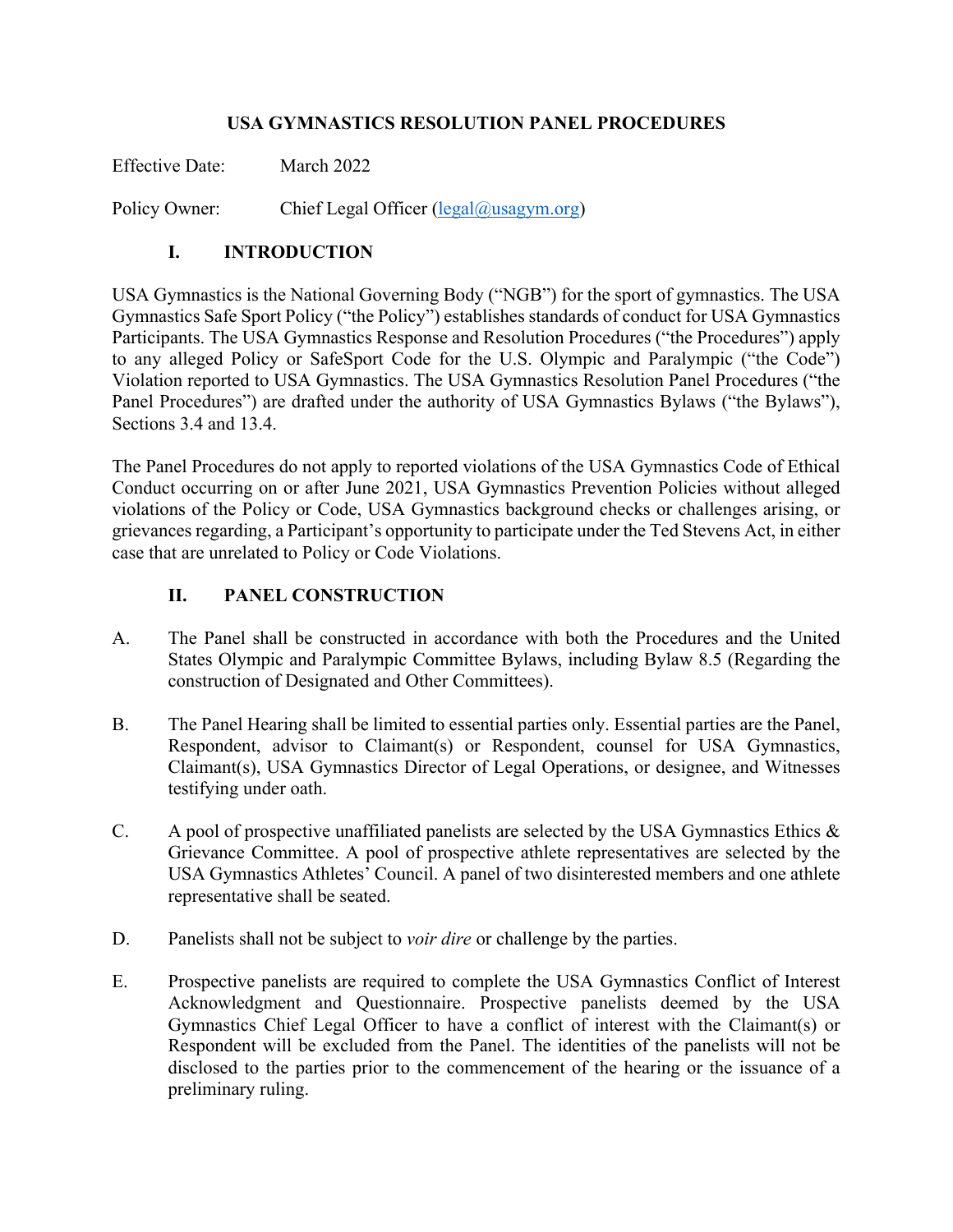- F. Panelists will execute the USA Gymnastics Confidentiality Acknowledgment and Agreement ("the Confidentiality Agreement") prior to receiving any information on the underlying matter.
- G. The Panel shall appoint a panelist as chairperson. The chairperson will:
	- 1. Call the hearing to order and close the proceedings.
	- 2. Place witnesses under oath before testifying.
	- 3. Transmit information and serve as point of contact on behalf of the Panel to the USA Gymnastics Director of Legal Operations, or designee.

# **III. NOTICE**

- A. USA Gymnastics will issue a Resolution Panel Notice ("the Notice") to Respondent. The Notice will include:
	- 1. A summary of the alleged Violation(s), including the reported timeframe and relevant Policy, Code, or other authority governing the alleged misconduct.
	- 2. A hearing date set at least thirty (30) days following the date of the Notice.
	- 3. The Confidentiality Agreement that Respondent must sign and return within five (5) business days from the date of the Notice.
- B. USA Gymnastics will provide notice of the hearing date to Claimant(s) and Witnesses.

# **IV. PRE-HEARING PROCEDURES**

- A. Request for Continuance
	- 1. Within five (5) business days of the date of the Notice, Respondent must accept or reject the hearing date. Respondent may reject the hearing date one time. USA Gymnastics will set the new date based on availability of a Panel which will fall within sixty (60) days of the original date.
	- 2. USA Gymnastics may reset a new hearing date one time.
	- 3. Emergent circumstances, including unavailability of a panelist may necessitate continuance of the hearing.
	- 4. The hearing may proceed in Respondent's absence upon proof of hearing notice to Respondent and upon approval of the Panel.
- B. Discovery
	- 1. The sole discovery provided by USA Gymnastics is the Resolution Panel Summary. No further requests for discovery will be entertained.
	- 2. Respondent may receive discovery only after USA Gymnastics receives a signed Confidentiality Agreement from Respondent.
	- 3. The Panel and Respondent will receive the Resolution Panel Summary no less than fourteen (14) days before the scheduled hearing, contingent on the execution of the Confidentiality Agreement.
	- 4. The Resolution Panel Summary will contain:
		- a. The Investigator's Summary, if applicable, that will include: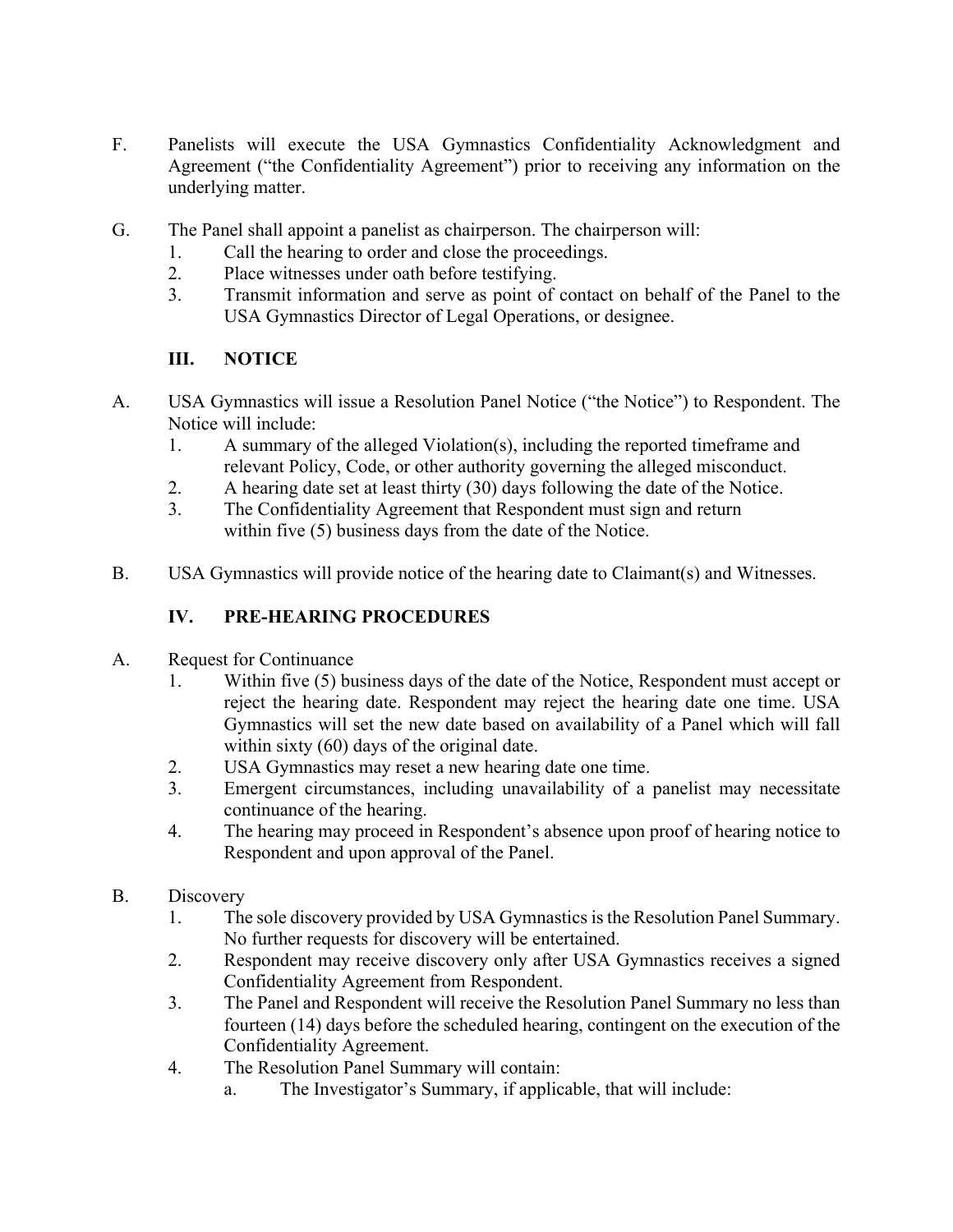- i. Names of Claimant(s) and Witness(es).
- ii. Brief summary of allegations.
- iii. Respondent's statement.
- b. The relevant policy, Code, or other authority for the reported misconduct violation(s).
- c. A summary of the anticipated testimony of each Witness to be called by USA Gymnastics.
- d. A copy of any exhibits to be submitted to the Panel.
- 5. Respondent's Discovery:
	- a. Respondent shall provide to USA Gymnastics and the Panel the following discovery no later than five (5) business days before the hearing begins:
		- i. A list of Witnesses and summary of their testimony; and.
		- ii. A copy of any exhibits to be submitted to the Panel.
	- b. Failure by Respondent to provide discovery no later than five (5) business days before the hearing begins will cause the testimony and/or documents to be excluded from consideration by the panel.

# **V. HEARING PROCEDURES**

The Panel may impose a restrictive measure or safety plan at any time after commencement of the proceedings.

The Panel is authorized to exclude any person from the hearing as a remedy for inappropriate conduct, mistreatment of hearing participants, or other conduct the Panel deems unethical or disruptive.

#### A. Time Limits

- 1. Panel Hearings are limited to twelve (12) hours of total testimony.
- 2. Chairperson will designate a panelist who is responsible for managing time allotments as set forth below:
	- a. Seven (7) hours will be reserved for the Claimants' testimony presented by counsel for USA Gymnastics, and five (5) hours will be reserved for Respondent.
	- b. Parties will be given the opportunity for cross examination. Any time used will count towards the party's total time.
	- c. Questioning by the Panel may be in addition to the twelve (12) hour time limit and will not be attributed to either party.
- B. Testimony
	- 1. All testimony shall be taken under oath administered by the chairperson.
	- 2. Respondent, the Panel, and any party present for the testimony of another person must sign the Confidentiality Agreement protecting the testimony of any other person testifying.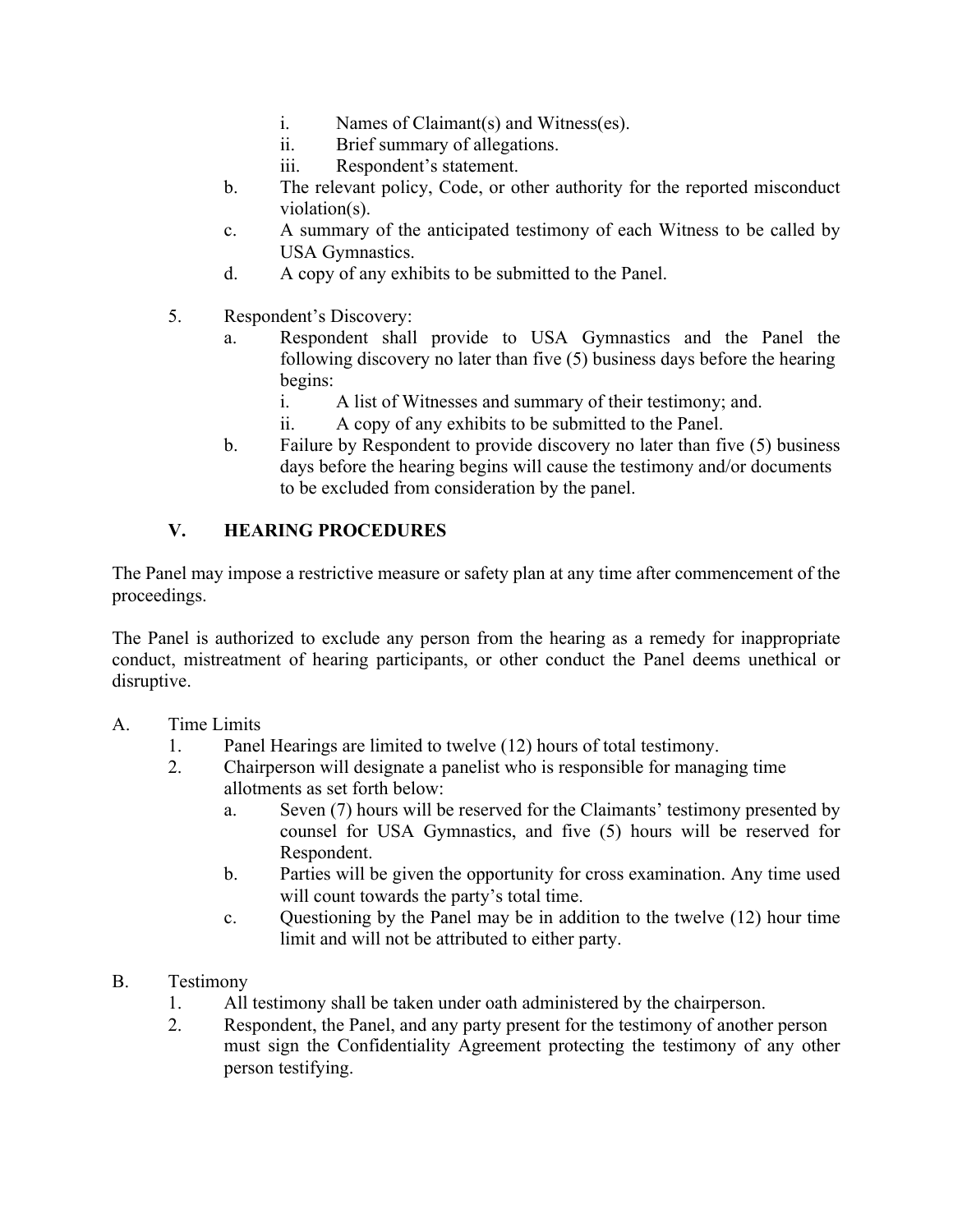- 3. Claimant(s) may be accompanied by legal counsel as an advocate during participation in the hearing. If a Claimant is accompanied by legal counsel during the hearing, that counsel may provide support and advice to the party but may not speak on behalf of the party, otherwise participate in, or in any manner disrupt the hearing.
- 4. Counsel for USA Gymnastics and the advisor to Respondent have the right to an opening statement.
- 5. Claimant(s) has the right to present a statement, written or testimonial, to the Panel.
- C. Testimony of Minors
	- 1. Claimant witnesses under the age of sixteen (16) are prohibited from offering live or recorded testimony but may submit a written statement for Panel consideration.
	- 2. Claimant witnesses between the ages of sixteen (16) and eighteen (18) are permitted to testify with prior written consent of their parent or legal guardian.
	- 3. Witnesses may only testify as to the occurrence of the facts underlying the noticed allegations. General character evidence is inadmissible.
- D. Recording the Hearing
	- 1. USA Gymnastics will record the Panel Hearing. The recording is confidential and will only be provided to Respondent in accordance with the Confidentiality Agreement and for the sole purpose of arbitration. Panel deliberations will not be recorded.
- E. Evidence
	- 1. The Panel shall determine the admissibility, relevance and materiality of the evidence offered subject to the following:
		- a. Standard rules of evidence or administrative law do not apply.
		- b. Hearsay is admissible.
		- c. Prior or subsequent conduct of Respondent may be considered in determining pattern, knowledge, intent, motive, or absence of mistake.
	- 2. The Panel may rely on any noticed allegation, or any facts reasonably related to the noticed allegation elicited during testimony, as the basis for its findings.
	- 3. Neither party may introduce settlement negotiations between parties, including the Agreed Decision, for consideration by the Panel.

# **VI. POST-HEARING PROCEDURES**

- A. Standard of Review
	- 1. The moving party has the burden of proving, by a preponderance of the evidence, that the misconduct or violation occurred. A "preponderance of the evidence" means that it is more likely than not that the misconduct or violation occurred.
	- 2. When determining an appropriate resolution, the Panel must assess the fitness and eligibility of the Respondent to participate in USA Gymnastics.
	- 3. The Panel may rely on any noticed allegation, or any facts reasonably related to the noticed allegation elicited during testimony, to support its findings.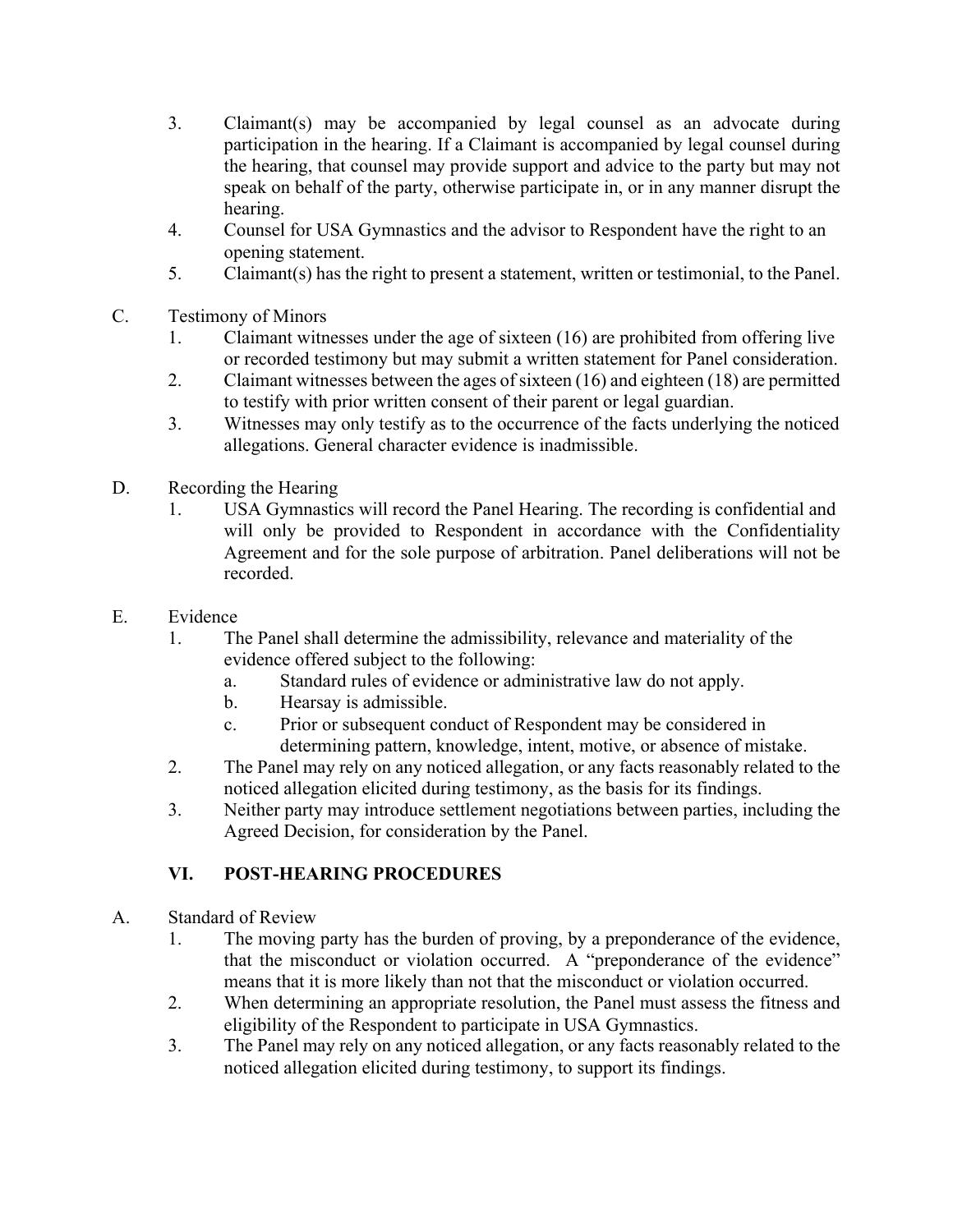- 4. In reaching its findings and an appropriate resolution, the Panel should prioritize the future safety of the USA Gymnastics community and its athletes.
- B. Deliberations
	- 1. The Panel may consider all relevant factors, including the following, to the extent that each applies to the facts and circumstances of the case:
		- a. The interests of USA Gymnastics and the applicable Member Club in promoting a safe environment for Participants.
		- b. The seriousness of the proven misconduct or Violation.
		- c. The age or experience of the accused individual at the time of the misconduct or Violation.
		- d. The age of the person(s) who suffered the misconduct or Violation.
		- e. The impact upon the person(s) who suffered the misconduct or Violation.
		- f. Respondent's fitness for continued participation in USA Gymnastics events and/or membership.
		- g. Any other information that the Panel determines relevant to the appropriate sanction.
- C. Findings
	- 1. USA Gymnastics and Respondent may each submit proposed findings to the Panel no later than fourteen (14) days from the end of the hearing unless otherwise agreed by the parties or directed by the Panel.
	- 2. The reasoned decision of the Panel shall be issued promptly after the close of evidence, and unless otherwise agreed by the parties or specified by law, no later than fourteen (14) days from the date of deadline for submission of USA Gymnastics' and Respondent's proposed findings. The deadline for the Panel's reasoned decision may also be modified by the Panel for good cause shown.
	- 3. If the Panel finds that misconduct or a Violation occurred, then the Panel's written decision must contain the decision of the Panel and, at a minimum, each of the following:
		- a. The rules or policies the Panel believes were violated, if any.
		- b. A brief summary of the facts that support the decision.
		- c. The sanctions imposed by the Panel, including but not limited to:
			- i. Formal admonishment
			- ii. Probation
			- iii. Suspension or other eligibility restrictions
			- iv. Conditional ineligibility
			- v. Permanent ineligibility
			- vi. Other discretionary sanctions, including, but not limited to, other loss of privileges, no contact directives, requirement to complete educational or other programs, or other restrictions or conditions as deemed necessary or appropriate
		- d. Any mitigating factors considered by the Panel.
		- e. Any aggravating factors considered by the Panel.
	- 4. If the Panel finds no misconduct or Violation has been proven, it shall issue a notice that the Panel "Finds No Proven Violation" as to that noticed violation.